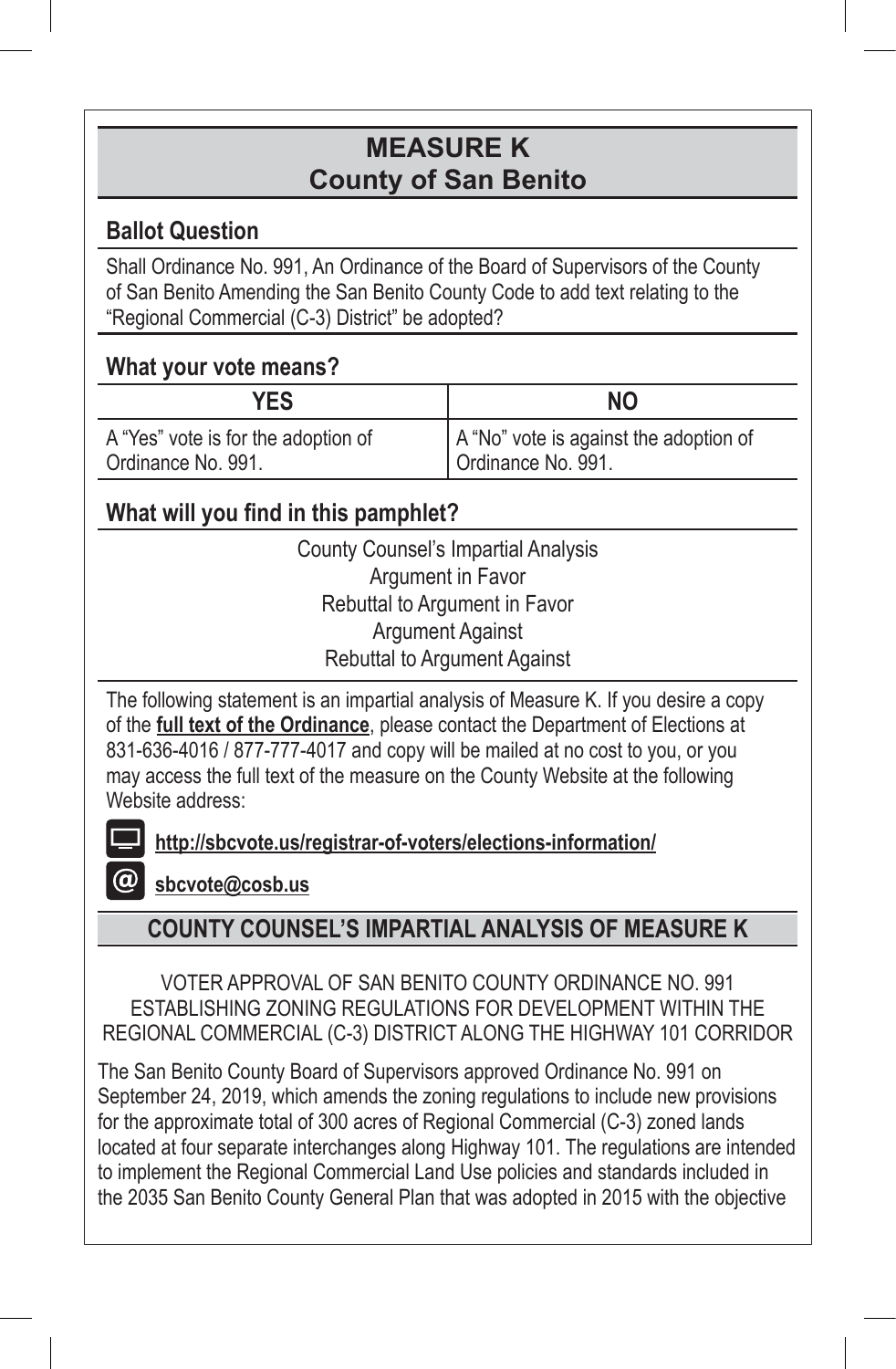of capturing tax revenue from Highway 101 travelers, promoting San Benito County local history and economy (e.g. agriculture, wineries, recreation), and marketing locallyproduced agricultural products.

A timely submitted referendum petition protesting Ordinance No. 991 was certified with sufficient signatures of voters registered in San Benito County and presented to the Board of Supervisors on November 19, 2019. The Board of Supervisors then adopted a resolution ordering that Ordinance No. 991 be submitted to the voters on the March 3, 2020 Primary Election ballot. If a majority of San Benito County voters casting a ballot in that election vote to approve Ordinance No. 991, the ordinance will take effect. If less than a majority vote to approve the measure, the ordinance will be defeated. If the ordinance is defeated, the Board of Supervisors could then be required by state law (Gov. Code § 65860) to adopt other zoning regulations to be consistent with and implement the General Plan, or the Board could choose to amend the General Plan.

If Ordinance No. 991 is adopted by the voters, the Regional Commercial (C-3) zoning regulations will be included in the San Benito County Code. Generally, those regulations limit permitted uses to agriculture, grazing, and uses allowed by right in the Agriculture and Rangeland (AR) District, unless a site plan, conditional use permit or a Master Development Plan is approved by the Planning Commission for any type of commercial development. The maximum development permitted at any one of the four C-3 zoned areas is just under 12 acres of commercial structures if fully developed for all use types, including:

- up to 2.3 acres (i.e., a square 316.23 ft on each side) of retail commercial,
- up to 125 hotel rooms of no more than 750 square feet each 8.6 acres if all single story; and,
- less than one acre with no more than 30 residential units of up to 1,400 square feet each

The areas zoned C-3 total just under 300 acres:

|  | Betabel | 29 acres |
|--|---------|----------|
|--|---------|----------|

- Hwy 129 33 acres
- Livestock 101 159.3 acres
- Rocks Ranch 77.3 acres

The site specific environmental or fiscal impact of any proposed commercial development at any of the nodes cannot be determined until the location, type, and extent of a proposed project is submitted as part of a site plan, conditional use permit or Master Development Plan application to the County Planning Department.

A "Yes" vote is for the adoption of Ordinance No. 991. A "No" vote is against the adoption of Ordinance No. 991.

BARBARA THOMPSON, County Counsel

By: s/ JOEL ELLINWOOD, Assistant County Counsel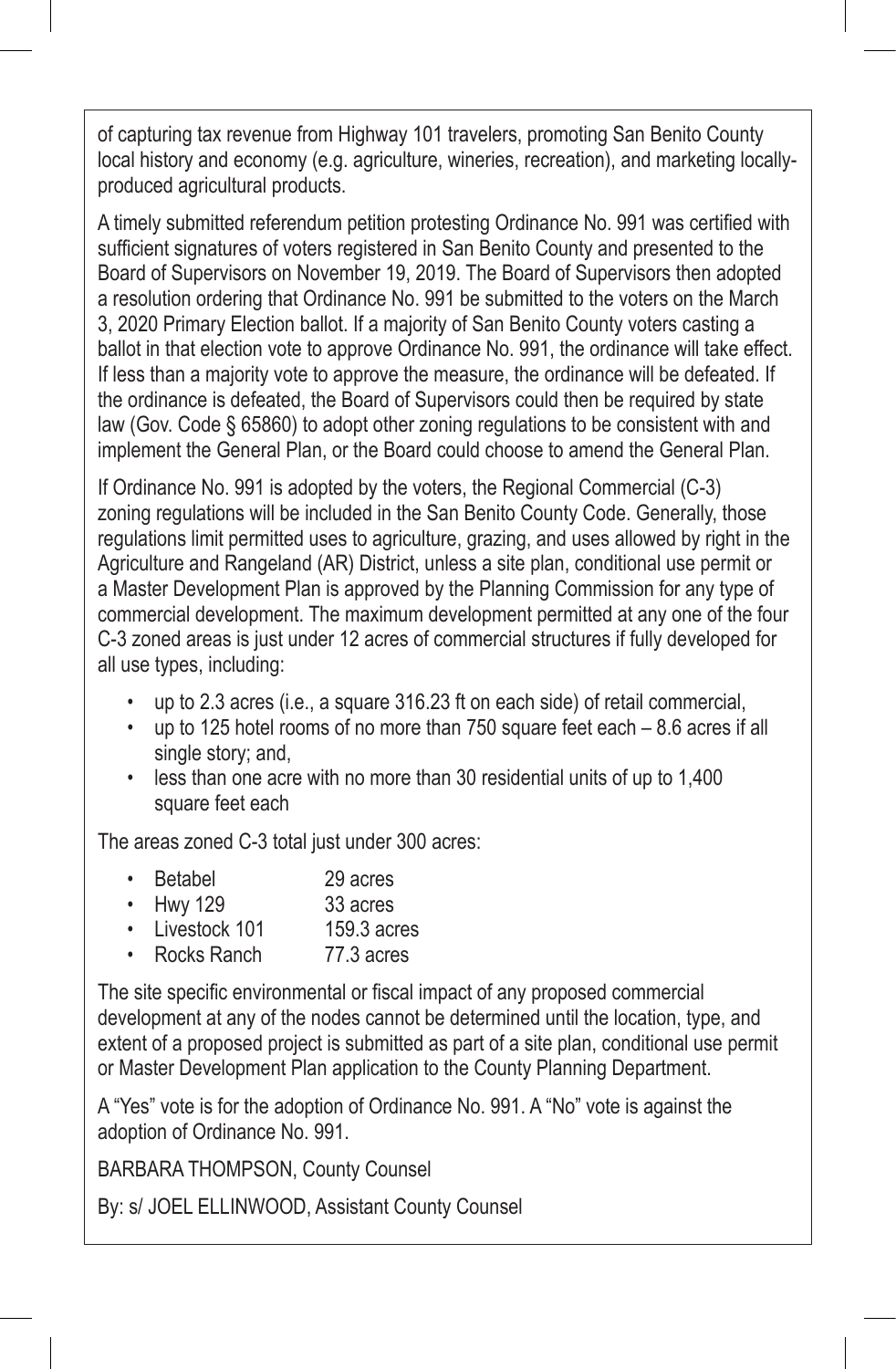## **ARGUMENT IN FAVOR OF MEASURE K**

Does San Benito County want better roads, parks and recreational activities, bike trails, fire/ambulance services, senior services, a new library, and more sheriffs' deputies? If so, the County needs to have commercial and economic development. Tens of thousands of automobiles travel daily on Highway 101, but there are no stops in San Benito County along Highway 101 for travelers to spend money and generate transient and sales tax revenue to fund these vital services.

The Regional Commercial (C-3) Zoning establishes standards for limited commercial development along Highway 101. Currently, four very specific areas have been rezoned to C-3 zoning. The C-3 Zone sets forth strict development review standards, which will review the project's design, theme, and landscaping to be compatible and appropriate for our County's natural picturesque beauty. This review process will ensure high-quality commercial development. Themed, scenic commercial development is an alternative to unattractive gas stations or hotels. Protect the look of San Benito County through design review and design standards! The C-3 zone establishes some of the first development standards for San Benito County. These standards will be among the most innovative and strictest standards in the State for commercial development. This is the way that future development *should* be structured. The currently planned node locations are small and well-constrained. The C-3 Zone protects agricultural soils and enhances the natural environmental habitat along the Pajaro River. Each node shall not have more than 125 hotel rooms, which is considered a small hotel.

Lastly, this ordinance only approves the zoning text for the C-3 zone. All future commercial development would need its own environmental analysis (CEQA review) and separate County approvals.

Vote Yes on Measure K! Ordinance 991 is economically and environmentally responsible. It supports tourism, recreation and businesses in San Benito County.

SAN BENITO COUNTY BOARD OF SUPERVISORS s/ Mark Medina, Chair s/ Jaime De La Cruz, Vice-Chair s/ Anthony Botelho, District 2 s/ Peter Hernandez, District 3 s/ Jim Gillio, District 4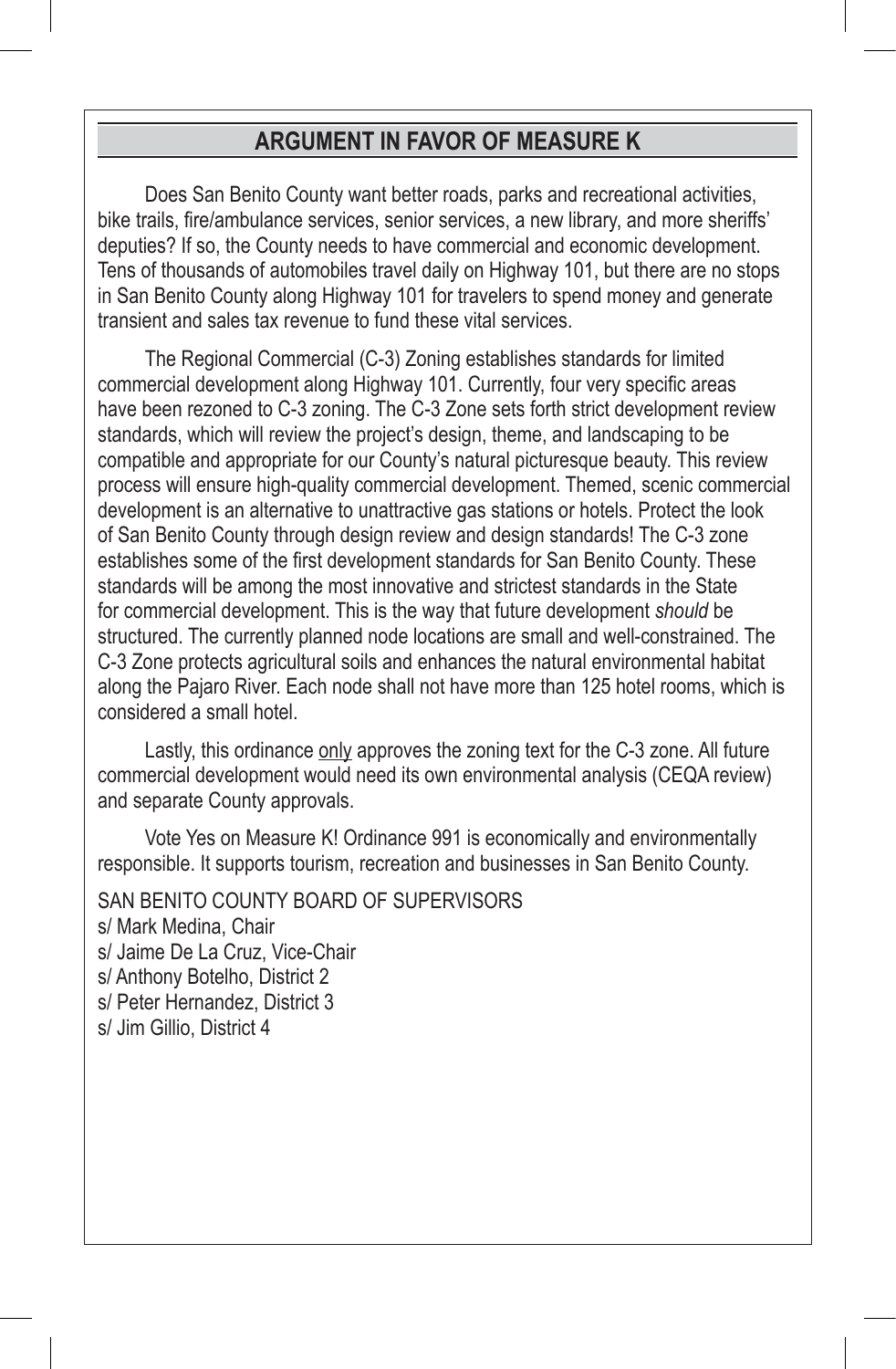# **REBUTTAL TO ARGUMENT IN FAVOR OF MEASURE K**

### **VOTE NO on MEASURE K… DON'T BE FOOLED BY FAIRY TALES ABOUT GROWTH.**

Supervisors claim that changing 4 locations ("nodes") along Highway 101 to a C-3 zone (to allow 4 hotels, 4 strip malls and 120 residential units) will generate lots of tax revenue and magically give us better roads and services.

**Runaway growth won't solve all our problems. Here are the facts:** Urban Sprawl is Expensive

- Studies show that communities with runaway growth spend more on infrastructure and services than communities that keep growth near urban centers.
- Sheriff and fire services will need to be expanded to cover 4 rural, high fire risk locations.

Local Businesses Will Suffer

- New hotels, restaurants, stores and gas stations along Highway 101 will hurt existing businesses in City of San Juan Bautista and Aromas.
- In Gilroy, the malls built along Highway 101 killed many of their downtown businesses.

Future of Retail & Hotels is Uncertain

- Putting 4 hotels and 4 strip malls in a remote, rural area is financially risky.
- Many retail businesses along Highway 101 (in Gilroy and Prunedale) have closed. Online shopping is hurting brick-and-mortar stores.
- Hotels in City of San Juan Bautista are struggling. Adding 4 more hotels nearby doesn't make sense.

### More Traffic & Crime

- Building 4 hotels, 4 strip malls and 120 residential units will increase traffic and accidents on Highways 101 and 156.
- These new developments will also bring more crime to our rural area.
- Developing two nodes near Anzar High School exposes our students to more risks.

### **VOTE NO on MEASURE K… Protect Our Community, Not Developers' Profits.**

- s/ DAVID A. HUBOI, Architect and Hollister Planning Commissioner
- s/ JEFF C HARDY, Owner Aromas Feed & Ranch Supplies
- s/ LOIS LONG, Owner Lois's Unique Home Furnishings
- s/ PHIL ESPARZA, Executive Producer El Teatro Campesino
- s/ KOLLIN KOSMICKI Journalist and District 2 Supervisor Candidate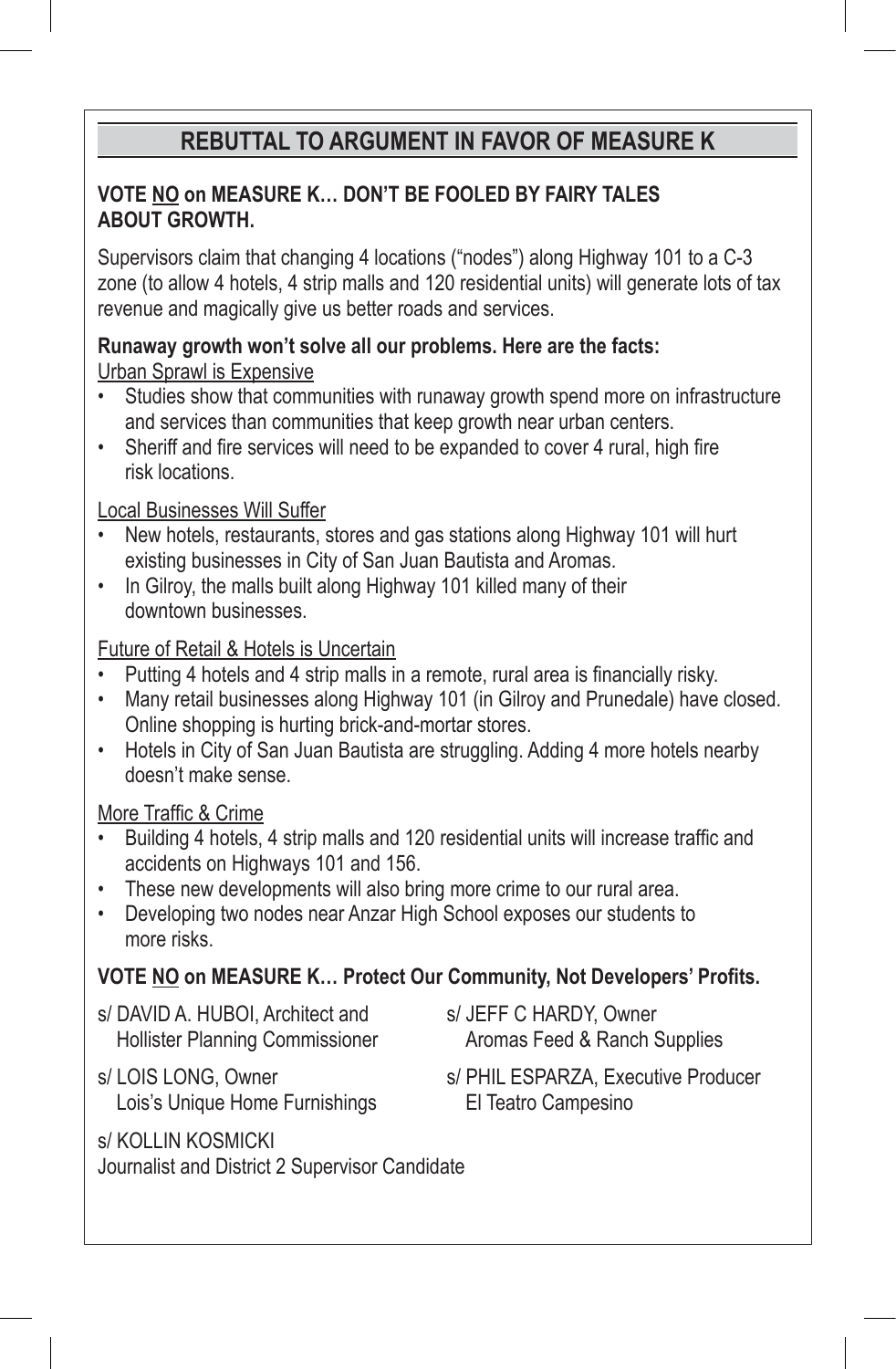# **ARGUMENT AGAINST MEASURE K**

### **VOTE NO on MEASURE K... SAY NO to TRAFFIC and RUNAWAY GROWTH.**

### They'll Pave Paradise and Put Up a Parking Lot

Our Supervisors have given in to the pressure of developers yet again. They're letting them build on the last scenic corridor of Highway 101 south of Silicon Valley. The new zoning (C-3) allows 4 hotels, 4 strip malls and 120 residential units on 300 acres of agricultural and rural lands. Residents are fighting this urban sprawl. They don't want to be an extension of San Jose.

### Economic Benefits are Overblown

The Supervisors didn't do an economic analysis of the proposed Highway 101 projects. Yet they claim, without evidence, that revenue from this development will solve all the County's problems. It's doubtful that 4 hotels in a rural area can be economically viable. And retail businesses are declining rapidly in this age of Amazon.

### Say "NO" to Traffic and Unsustainable Growth

The Supervisors should not allow this Highway 101 development when our infrastructure (especially roads and water) is so inadequate. This development will add to the already **terrible traffic** on Highways 101 and 156. Where will the water for these new hotels, strip malls and residences come from? Many local wells have gone dry and our aquifers are in **"critical overdraft"**.

### Protect Our Agriculture, Environment & Cultural Heritage

Let's protect this 7 miles of scenic Highway 101 from urban sprawl. This beautiful area of ranches, farms and oak covered hills is an important wildlife corridor. It includes the San Benito and Pajaro Rivers and the headwaters of the Elkhorn Slough. It also includes Native American sacred sites (Juristac and Irek).

### Let the Voters Decide

California's Constitution gives **voters** the power to stop this irresponsible development on Highway 101.

### **VOTE NO on MEASURE K… Protect Our Community, Not Developers' Profits.**

s/ SAM FARR Congressman (Retired)

AMAH MUTSUN TRIBAL BAND s/ Valentin Lopez, Chairman

- s/ NATASHA WIST Owner, Las Hermanas Organic Farm
- s/ Dr. LAURA SOLORIO Physician (retired)
- s/ ROLAN RESENDIZ Hollister City Council Member